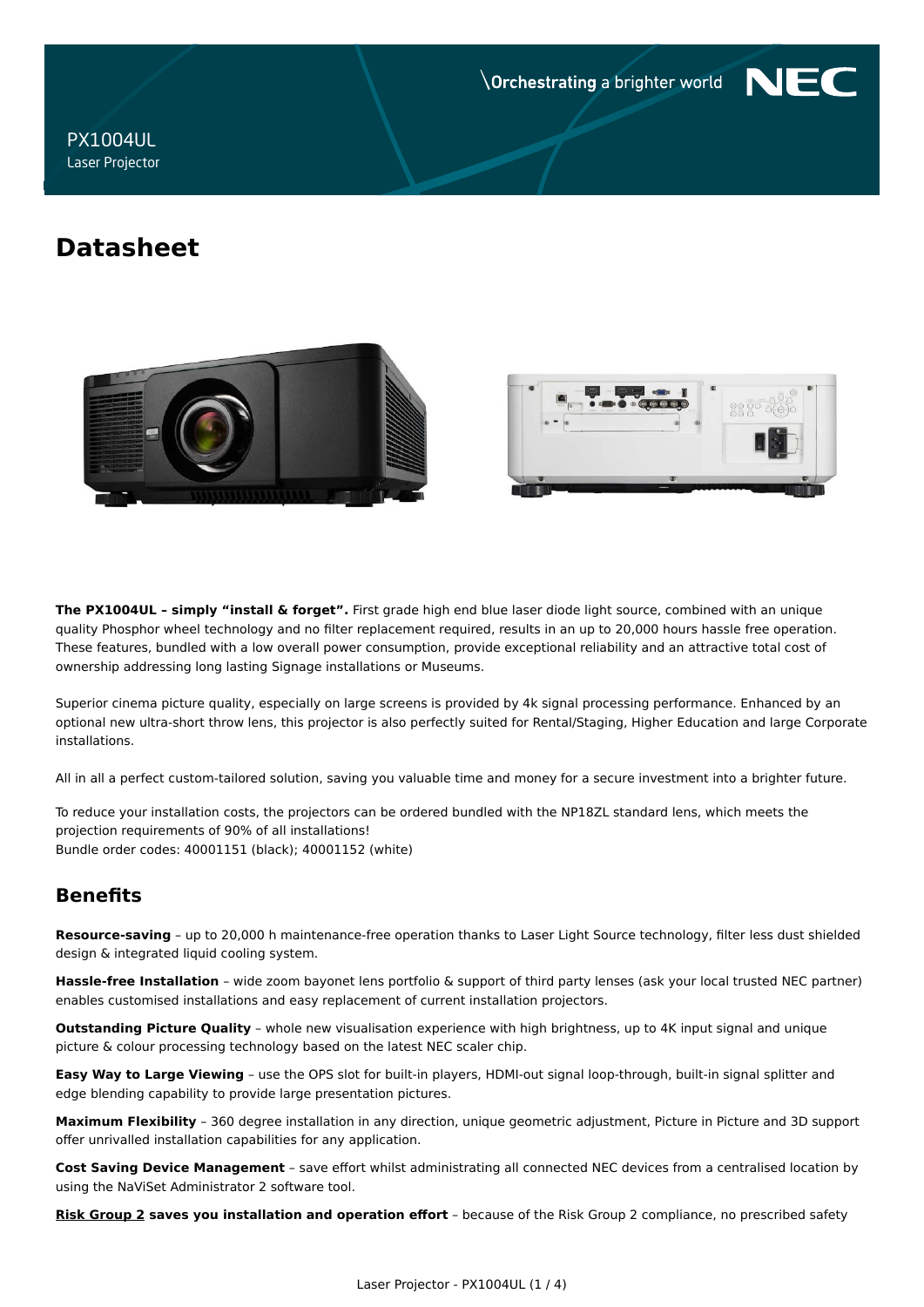### **Product Information**

| Product Name  | <b>PX1004UL</b>              |
|---------------|------------------------------|
| Product Group | Laser Projector              |
| Order Code    | 60004235 (BK), 60004077 (WH) |

### Image

| Projection Technology                   | 1-chip DLP™ Technology                                                                                        |                                                                                             |                                              |                     |
|-----------------------------------------|---------------------------------------------------------------------------------------------------------------|---------------------------------------------------------------------------------------------|----------------------------------------------|---------------------|
| Native Resolution                       | 1920 x 1200<br>(WUXGA)                                                                                        |                                                                                             |                                              |                     |
| Aspect Ratio                            | 16:10                                                                                                         |                                                                                             |                                              |                     |
| Contrast Ratio <sup>1</sup>             | 10000:1                                                                                                       |                                                                                             |                                              |                     |
| Brightness <sup>1</sup>                 |                                                                                                               | 10000 ANSI Lumen, with std. optional lense                                                  |                                              |                     |
| Lamp                                    | Laser Light Source                                                                                            |                                                                                             |                                              |                     |
| Light Source Life [hrs]                 | 20000 <sup>2</sup>                                                                                            |                                                                                             |                                              |                     |
| Lens                                    | 8 optional bayonet lenses                                                                                     |                                                                                             |                                              |                     |
| Lens shift                              | $H: \pm 0.15$ , V: +0.5,-0.3                                                                                  |                                                                                             |                                              |                     |
| Keystone correction                     |                                                                                                               | $+/-$ 40° manual horizontal / $+/-$ 40° manual vertical                                     |                                              |                     |
| <b>Projection Factor</b>                | depending on lens selection                                                                                   |                                                                                             |                                              |                     |
| Projection Distance [m]                 | $0.86 - 118$                                                                                                  |                                                                                             |                                              |                     |
| Screen Size (diagonal) [cm] /<br>[inch] |                                                                                                               | Maximum: 1,270 / 500"; Minimum: 100 / 40"                                                   |                                              |                     |
| Zoom                                    | Motorized                                                                                                     |                                                                                             |                                              |                     |
| Focus Adjustment                        | Motorized                                                                                                     |                                                                                             |                                              |                     |
| <b>Supported Resolutions</b>            | 4096 x 2160 (4k);<br>2560 x 1600<br>(WQXGA);<br>2048 x 1080 (2k);                                             | 1920x1200 (WUXGA)<br>- 640x480 (VGA);<br>1080i/50/60;<br>1080p/24/25/30/50/<br>60:          | 720p/60;<br>720p/50;<br>576i/50;<br>576p/50; | 480p/60;<br>480i/50 |
| Frequency                               | Horizontal: analog: 15/24-100 kHz, digital: 15/24-153 kHz; Vertical: analog: 48-120 Hz,<br>digital: 24-120 Hz |                                                                                             |                                              |                     |
| Connectivity                            |                                                                                                               |                                                                                             |                                              |                     |
| DCD (angle)                             |                                                                                                               | $Input: 1 \times SRMC$ charged with Component Signal (VDbDr): $1 \times Min$ ; D cub 15 pin |                                              |                     |

| RGB (analog)  | Input: 1 x 5BNC, shared with Component Signal (YPbPr); 1 x Mini D-sub 15 pin                                                                     |
|---------------|--------------------------------------------------------------------------------------------------------------------------------------------------|
| Digital       | Input: 1 x DisplayPort supporting HDCP; 1 x HDBaseT; 1 x HDMI <sup>nd</sup> supporting HDCP<br>Output: 1 x HDMI supporting HDCP                  |
| Video         | Input: 1 x BNC R Share                                                                                                                           |
| S-Video       | Input: 1 x BNC G/B Share                                                                                                                         |
| Control       | Input: $1 \times 3.5$ mm Stereo Mini Jack (Wired Remote); $1 \times D$ -Sub 9 pin (RS-232), Ethernet; $1 \times$<br>Ethernet shared with HDBaseT |
| Option Slot   | Input: 1 x Slot for optional OPS modules                                                                                                         |
| LAN           | $1 \times R$  45                                                                                                                                 |
| <b>USB</b>    | 1 x Type A (USB 2.0 high speed for mouse support)                                                                                                |
| 3D Sync       | Output: 1 x Mini DIN 3pin                                                                                                                        |
| Video Signals | NTSC; NTSC 4.43; PAL; PAL-M; PAL-N; PAL60; SECAM                                                                                                 |

# **Remote Control**

| Input: | 1 x 3.5 mm Stereo Mini Jack |
|--------|-----------------------------|
|        |                             |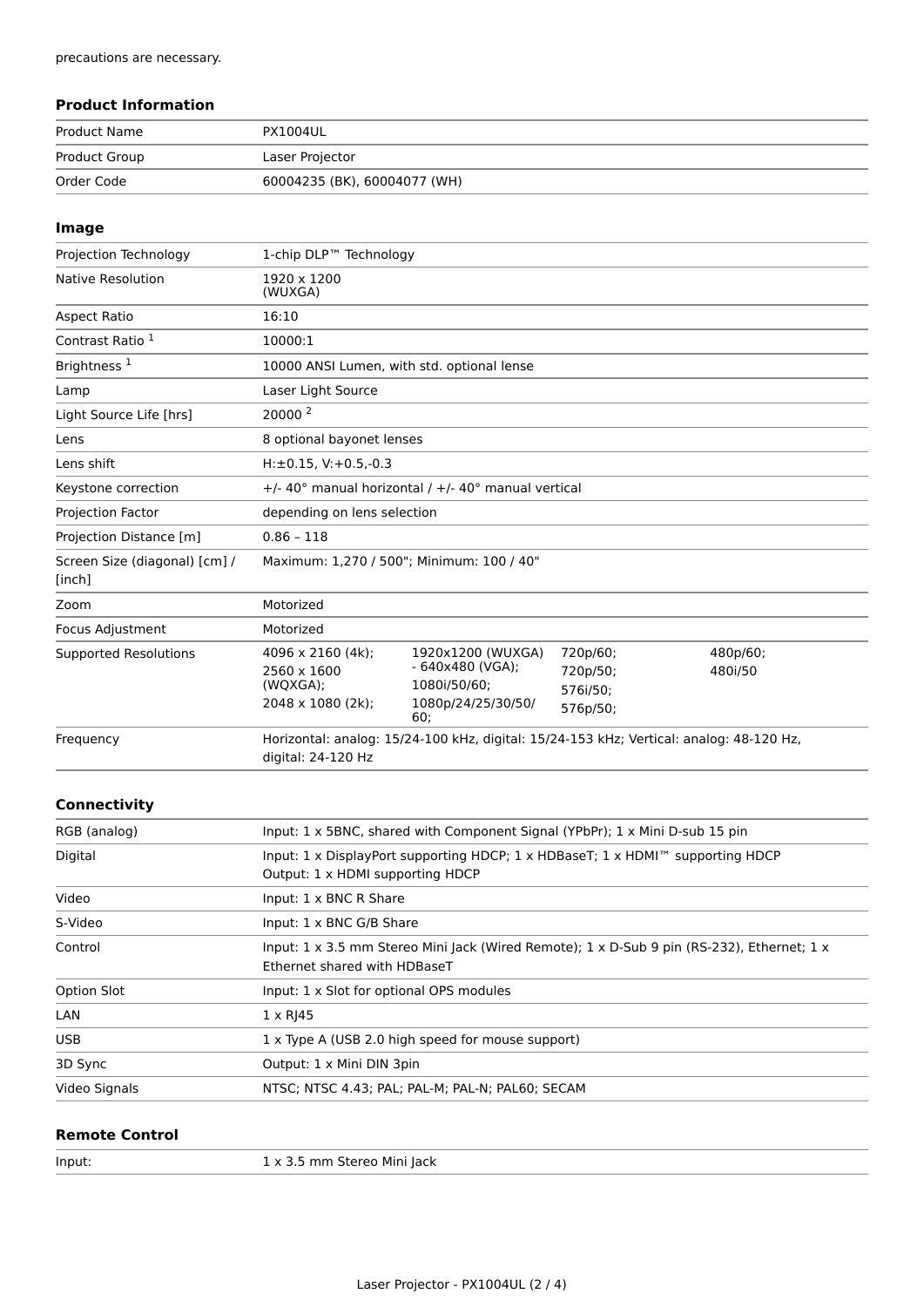Remote Control

Auto Adjust; AV Mute; Direct Info; Direct Source Select; Eco Mode Control; Freeze-function; Full Lense control; Help-function; ID Select; Illuminated Buttons; Input Control; Magnifyfunction; On Screen On/Off Selection; Picture Adjust; PIP Function; Power (On-OFF); Select (up, down, left, right); Shutter function; Test Picture; Wired / Wireless Connection

#### **Electrical**

| Power Supply          | 100-240 V AC; 50 - 60 Hz |
|-----------------------|--------------------------|
| Power Consumption [W] | 1165 Normal Mode         |

#### **Mechanical**

| Dimensions $(W \times H \times D)$ [mm] | $500 \times 211 \times 577$ (without lens and feet) |
|-----------------------------------------|-----------------------------------------------------|
| Weight [kg]                             | 28                                                  |
| Fan Noise [dB (A)]                      | 35 / 40 (Eco / Normal)                              |
| Colour Versions                         | Black: White                                        |

# **Environmental Conditions**

| Operating Temperature [°C] | 5 to 40       |
|----------------------------|---------------|
| Operating Humidity [%]     | 0 to 80       |
| Storage Temperature [°C]   | $-10$ to $60$ |
| Storage Humidity [%]       | $0$ to $90$   |

#### **Ergonomics**

| Safety and Ergonomics | CE; ErP; RoHS; TUEV Type Approved |
|-----------------------|-----------------------------------|

### **Additional Features**

| Special Characteristics | 4K Interface; AMX Beacon; Built-in Display/Multiscreen Splitter; Cinema Quality Picture (CQP)<br>Processing for best image quality; Crestron RoomView; DICOM Simulation; Digital 3D<br>Reform <sup>™</sup> ; Direct Power-Off Function; Edge Blending Function (Build In); Free Tilt; Full 3D HDMI<br>Support; Geometric Correction; HDBaseT; LAN; Light Source Adjustment; Manual Wall Color<br>Correction; Multi-Screen compensation mode; NaViSet Administrator 2; OPS module support;<br>Optional User Logo; OSD with 27 languages; Password Security System; PIP/Side by Side,<br>HDMI - Input; PJ LINK; Portrait Setting; RS-232 Control; Stacking Function; Timer-Function;<br>Virtual Remote for direct PC control |
|-------------------------|----------------------------------------------------------------------------------------------------------------------------------------------------------------------------------------------------------------------------------------------------------------------------------------------------------------------------------------------------------------------------------------------------------------------------------------------------------------------------------------------------------------------------------------------------------------------------------------------------------------------------------------------------------------------------------------------------------------------------|
|-------------------------|----------------------------------------------------------------------------------------------------------------------------------------------------------------------------------------------------------------------------------------------------------------------------------------------------------------------------------------------------------------------------------------------------------------------------------------------------------------------------------------------------------------------------------------------------------------------------------------------------------------------------------------------------------------------------------------------------------------------------|

# **Green Features**

| Energy Efficiency           | Laser Light Source                              |
|-----------------------------|-------------------------------------------------|
| <b>Ecological Materials</b> | 100% recyclable packaging; Downloadable manuals |
| Ecological Standards        | ErP compliant                                   |

| Warranty     |                                          |
|--------------|------------------------------------------|
| Projectors   | 3 years pan-European service             |
| Light Source | 3 years or 10000h (whatever comes first) |
|              |                                          |

# **Shipping Content**

| <b>Shipping Contents</b> | IR Remote Control (RD - 465E); Network Set-up Guide; Power Cord; Projector; Quick Setup |
|--------------------------|-----------------------------------------------------------------------------------------|
|                          | Guide; Users Manual on CD-ROM; Utility software                                         |

#### **Optional Accessories**

| Optional Accessories | DLP-Link 3D Glasses (VolfoniFit); Flightcase; Universal Ceiling Mounts (NP70CM, PJ02CMPX, |
|----------------------|-------------------------------------------------------------------------------------------|
|                      | PJ02UCMPF); XpanD 3D Glasses (X105-RFX2); XpanD 3D RF Emitter (AD025-RF-X1)               |